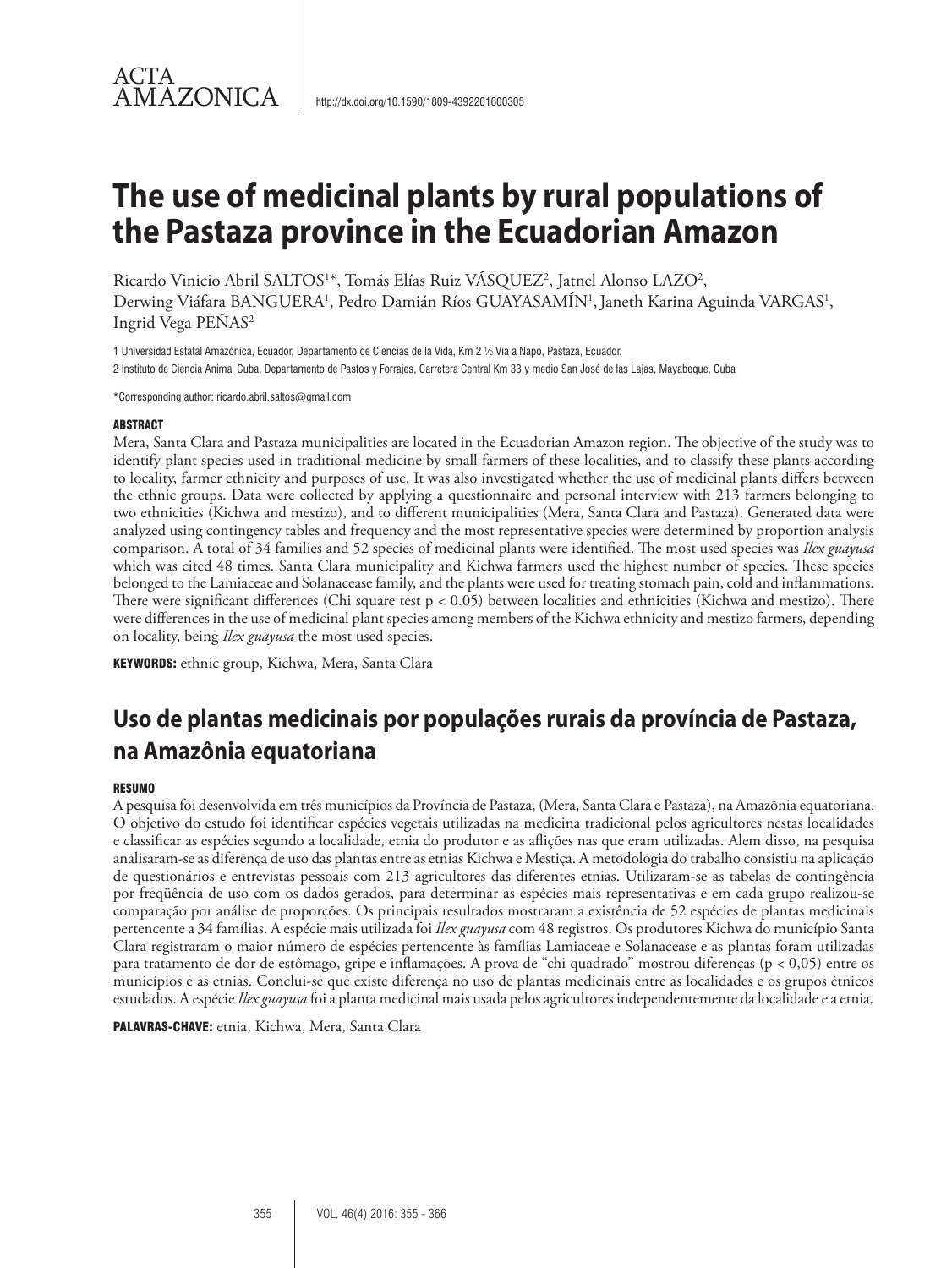#### **INTRODUCTION**

Ethnobotany studies the relationship between people and plants (Sánchez *et al.* 2007). A high percentage of the world population use medicinal plants for primary health care, and this increases the consumption of raw materials in medicinal plants (Kandari *et al*. 2012). Their use is an alternative for developing countries, mainly in poor areas (Cadena *et al*. 2013). The knowledge of the use of medicinal plants in different locations is a part of the reaffirmation of the identity of these peoples (Arenas and Del Cairo 2009).

In ethnobotanical studies, the species used in medicine and food are among those with high number of reports (Castellanos 2011). Likewise, the studies on the knowledge of medicinal plants, based on ethnic groups, are limited, especially those focused on mestizo populations, compared to those focusing on indigenous groups. Therefore, recent studies focus on the relationship between socio-cultural and socio-economical factors in order to acquire the traditional knowledge (Beltrán *et al*. 2014), where the ethnography analyzes the costumes of each population, which are related to the use of medicinal plants (Van Maanen 2011).

In Ecuador, 408 studies related to ethnobotanic areas have been registered. The Amazonian region shows 107 studies, mainly in fields like general ethnobotany, and medicinal and edible plants (Ríos *et al*. 2007).The highest number of species used in Ecuador are mainly from two families (Asteraceae and Fabaceae) and the principal uses are treatment of infections, wounds, injuries, stomach disorders (De la Torre *et al*.2008). Pastaza province, located at the Ecuadorian Amazon region, is home for the Achuar, Andowa, Huaorani, Kichwa, Shiwiar, Shuar and Zápara ethnic groups (Gobierno Autónomo Descentralizado Provincial de Pastaza 2011). In addition, there is a mestizo population in high percentage coming from other provinces. This fact generates the need to register the species used as medicinal plants according to the localities and ethnic groups within each of them. The objective of this research was to identify the plant species used as traditional medicine by farmers in Pastaza, Mera and Santa Clara localities in the Pastaza Province, Ecuador, establishing its use according to the localities, ethnicity and use purposes of the plants.

#### **MATERIALS AND METHODS**

#### **Location**

This research was developed in Ecuadorian Amazonia, at Mera, Pastaza and Santa Clara localities, Pastaza province, in Ecuador. Table 1 shows the edapho-climatic characteristics of these localities. The characteristics of the dominant ecosystem in the area are evergreen forest coastal mountain, rainy bio-climate, humid and hyperhumid

|                           | Mera                        | Pastaza                    | Santa Clara                                   |
|---------------------------|-----------------------------|----------------------------|-----------------------------------------------|
| Annual precipitation      | $5.366$ mm <sup>1</sup>     | 4,562.9 mm <sup>2</sup>    | $3,703$ mm <sup>3</sup>                       |
| Mean temperature<br>range | $20 - 22$ °C                | 19-23 °C                   | 18-24 $^{\circ}$ C                            |
| Soil type                 | Oxisols <sup>4</sup>        | Andisols <sup>4</sup>      | Andisols.<br>Oxisols <sup>4</sup>             |
| Altitude (masl)           | 1043                        | 960                        | 595                                           |
| <b>Bioclimate</b>         | Pre mountain<br>rain forest | Pre montane<br>rain forest | <b>High humidity</b><br>Pre montane<br>forest |
|                           |                             |                            |                                               |

<sup>1</sup> (Abril 2013)<br><sup>2</sup> (Instituto Nacional de Meteorología e Hidrología 2011)<br><sup>3</sup> (Gobierno Autónomo descentralizado de la provincia de Pastaza 2014)<br><sup>5</sup> (Jiménez 1982).<br><sup>5</sup> (Jiménez 1982).

ombrotype, inferior thermal tropical, foothill macro-relief, non flooded hill plateau relief (Ministerio del Ambiente de Ecuador 2012)

A sample of 30% of the farmers from Madre Tierra village (Mera locality), Tarqui, Veracruz, Diez de Agosto and Fátima villages (Pastaza locality) and San José and Santa Clara villages (Santa Clara locality) was used in the study. These farmers were chosen at random, and semistructured interviews were conducted (Castellanos 2011), with the use of a questionnaire (Kandari *et al*. 2012) based on Mott (1979), to identify the ethnicity of the farmer and the plants used in traditional medicine. This questionnaire included the name of the person, date, village, areas within the village, farm area, academic level and ethnicity of the farmer. According to the socio-economical information, the survey included years of work, economic activity, incomes, farm production and area per crop. The variables considered in the use of plants were species, part of the plant, and its use purposes. The survey also included characteristics of location, elevation, land use, vegetation, rainfall, and topography.

The survey was supervised by experts in the fields of botany and agronomy from the Amazon State University, located in Pastaza locality, which was applied to 40 farmers for its validation. As a result of this stage, the survey was redesigned to improve it understanding and, later it was applied to 213 farmers, which were distributed as follows:

In Mera locality, 58 surveys were conducted at the village of Madre Tierra (Campo Alegre, La Isla, Itayacu, Encañada, Madre Tierra, Nueva Vida, Puerto Santana, and La Y).

In Pastaza locality, 70 surveys were conducted at the villages of Tarqui (Huagrayacu, Putuimi, Rio Chico, and Vía a Madre Tierra), Veracruz (Calvario, Las Palmas,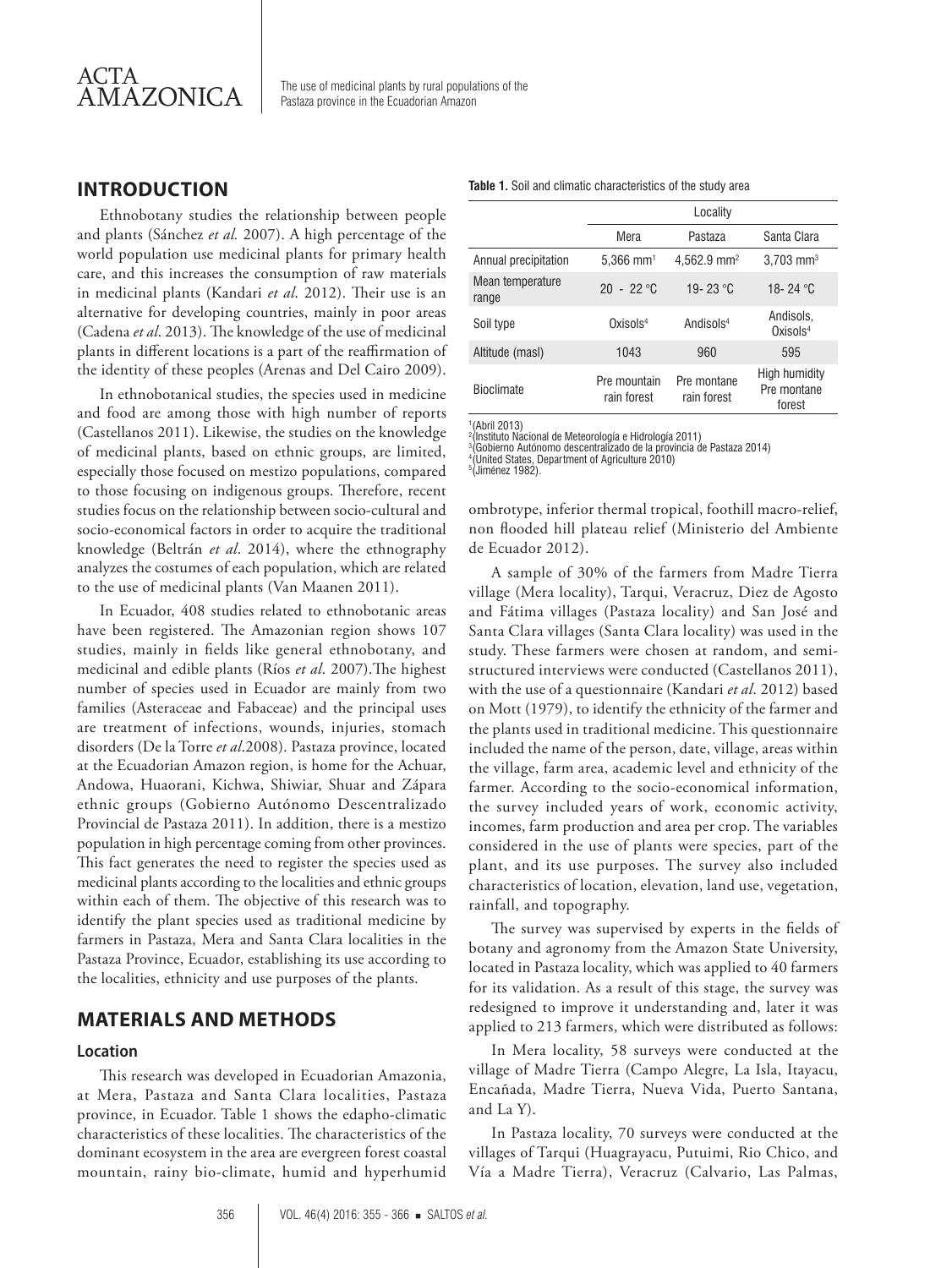

 $\overline{\text{AMAZONICA}}$  The use of medicinal plants by rural populations of the Pastaza province in the Ecuadorian Amazon

Santa Marianita, Bobonaza and Veracruz), Diez de Agosto (Jatun Pacha, San Carlos, San Francisco, and vía a Díez de Agosto) and Fátima (El Rosal, Fátima, Las Américas, Libertad and Murialdo).

In Santa Clara locality, 85 surveys were conducted at the village of San Jose (Cajabamba 1, Cajabamba 2 and Mariscal Sucre), and Santa Clara (20 de abril, Jatun Atahualpa, Pueblo Unido, Rey del Oriente, San Cristóbal, San Francisco de Llandia, San Francisco Punin, San Juan de Piatua, San Pedro and Santa Clara). Figure 1 shows the location of these places.

Producers from each locality have the following distribution per ethnics: 76% mestizo and 24% Kichwa in Pastaza, 40% mestizo and 60% Kichwa in Mera, and 47% mestizo and 53% Kichwa in Santa Clara. The 69% of the population works in agricultural and livestock activities, and they mostly have primary or secondary level of education. Mestizo producers dedicate their work to single crops (monoculture), mainly sugar cane, and Kichwa producers plant their crops in small fields "chacras", where they cultivated diverse species.

In the surveyed farmers, the planted species were photographed, and when necessary samples of the plant material were collected to confirm identification. These samples were taken to the herbarium of the Amazon State University for identification by the authors of this paper by using, descriptions and photographs found in the specialized literature (Burnieo 2006; Gentry 1996). Later, their nomenclatures were searched in the website of Missouri Botanical Garden (TROPICOS 2015). Data were analyzed using the program INFOSTAT (Di Rienzo *et al*. 2014). The analysis of contingency tables was performed for frequency of use report per species versus locality, and for frequency of use species versus producer ethnicity.

The analysis showed significant differences in Chi square coefficient. An analysis of proportions was performed by using the proportion module of Excel, in order to determine the species that showed statistical differences in their use reports. This research was developed in accordance with legal regulations of Ecuador.

#### **RESULTS**

A total of 52 plant species belonging to 34 botanical families were identified in the area. Solanaceae and Lamiaceae families showed the highest number of species. In the study area, there were only mestizo and Kichwa farmers, they are the only inhabitants of the northwestern area of Pastaza province, at the mentioned localities. Other ethnic groups settle in southern and southeastern areas of this province. Table 2 shows the species reported per botanical family and their frequency of use, as reported per each locality and per Kichwa/mestizo producer. It also shows that Santa Clara locality and Kichwa ethnic group used the highest number of species. There is also a description of the part of the plant used from each species, and its intended use, which demonstrates that the most used part of the plant are the leaves, mainly for treating stomachaches and colds, as well as an analgesic. Table 2 also shows the report from other researches related to the identified species.

Results from contingency tables, showed significant results (Pearson´s and MV- G2 chi square value), for the frequency of use vs. locality and for the frequency of use vs. producer ethnicity (Table 3). *Ilex guayusa* Loes, *Psidium guajava* L., *Banisteriopsis caapi* (Spruce ex Griseb.) C.V. Morton and *Mansoa alliacea* (Lam.) A.H. Gentry were the most frequently reported species, as showing in Table 4.



**Figure 1.** Locations of the localities included in this study. This figure is in color in the electronic version.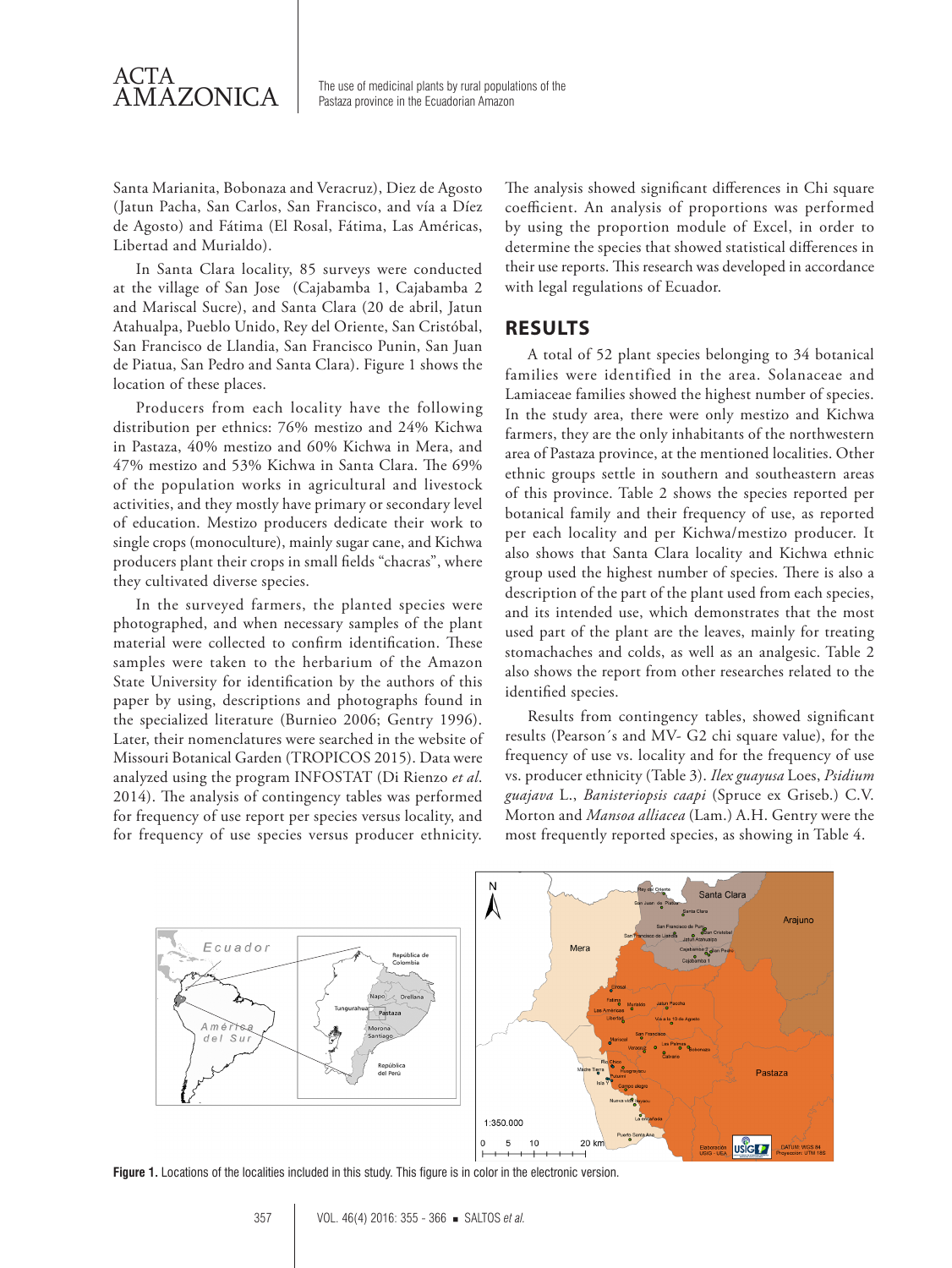Table 2. Species showing statistical differences in the proportions analysis according to locality and producer ethnicity against frequency of use by the population (percentage)

|                     | Species                                            |                   |                | Locality    |              | Ethnic<br>group |                | Percentage of                                      |                          |                                            |                                                                                                                           |
|---------------------|----------------------------------------------------|-------------------|----------------|-------------|--------------|-----------------|----------------|----------------------------------------------------|--------------------------|--------------------------------------------|---------------------------------------------------------------------------------------------------------------------------|
| Family              | Scientific name                                    | Common<br>name    | Pastaza        | Mera        | Santa Clara  | Mestizo         | Kichwa         | the population<br>that reported the<br>species (%) | Plant part used          | Plant uses                                 | Plant use reported by<br>others                                                                                           |
| Adoxaceae           | Sambucus nigra<br>L.                               | Tilo              | $\overline{2}$ | $\mathbf 0$ | 1            | 3               | $\mathbf 0$    | 1.41                                               | leaves,<br>flowers       | cold                                       | Respiratory, analgesic,<br>anti-inflammatory, fever<br>(Molares and Ladio)<br>2014) bone fracture,<br>(Costa et al. 2012) |
| Apocynaceae         | Tabernaemontana<br>sananho Ruiz &<br>Pay.          | Tsicta            | $\mathbf{0}$   | $\theta$    | 3            | $\mathbf{0}$    | 3              | 1.41                                               | stem                     | cold, stomach<br>washes                    |                                                                                                                           |
| Aquifoliaceae       | llex guayusa Loes.                                 | Guayusa           | 17             | 9           | 22           | 24              | 24             | 22.54                                              | leaves                   | energizing<br>stomach pain                 | Energizer (Lewis and<br>Lewis 1995)                                                                                       |
|                     | <i>Baccharis</i> sp.                               | Chilca            | $\mathbf{0}$   | $\theta$    | $\mathbf{1}$ | $\mathbf{1}$    | $\mathbf{0}$   | 0.47                                               | leaves                   | healing                                    | Cancer, cholesterol,<br>(Costa et al. 2012)                                                                               |
| Asteraceae          | Galinsoga<br>quadriradiata Ruiz<br>& Pav.          | Shiram            | $\mathbf{0}$   | 0           | 9            | 0               | 9              | 4.23                                               | whole plant              | cold, renal<br>anti-<br>inflammatory       | Snake bite (Mirutze<br>et al. 2009), removal<br>of retained placenta<br>(Tolossa et al. 2013)                             |
|                     | Jacaranda glabra<br>(A. DC.) Bureau &<br>K. Schum. | Cupa              | $\mathbf{0}$   | $\theta$    | $\mathbf{1}$ | $\mathbf{0}$    | $\mathbf{1}$   | 0.47                                               | leaves                   | fungus,<br>scabies                         |                                                                                                                           |
| Bignoniaceae        | Mansoa alliacea<br>(Lam.) A.H.<br>Gentry           | Ajo De Monte      | 3              | 10          | 10           | 1               | 22             | 10.80                                              | stem, leaves,<br>flowers | cold,<br>anesthetic,<br>muscle pain        | Cold, fever, rheumatic<br>(Bichara et al. 2009)                                                                           |
| <b>Boraginaceae</b> | Cordia nodosa<br>Lam.                              | Araña Kaspi       | $\mathbf 0$    | $\bf{0}$    | $\mathbf{1}$ | $\mathbf{0}$    | $\mathbf{1}$   | 0.47                                               | leaves, stem             | infections,<br>snake bite,<br>diarrhea     |                                                                                                                           |
| Caricaceae          | Carica papaya L.                                   | Papaya            | 1              | 0           | 0            | 0               | 1              | 0.47                                               | seeds                    | laxatives                                  | Roundworms, stomach<br>pain, muscle relax<br>(Costa et al. 2012)                                                          |
| Celastraceae        | Maytenus krukovii<br>A.C. Sm.                      | Chuchuwasu        | $\mathbf{0}$   | $\mathbf 0$ | 20           | $\overline{1}$  | 19             | 9.39                                               | stem (rind)              | stomach<br>pain anti-<br>inflammatory      | Antimutagenic,<br>antioxidant (Bruni et al.<br>2006), analgesic, anti-<br>inflammatory (Salazar<br>et al. 2008)           |
| Commelinaceae       | Floscopa<br>peruviana Hassk.<br>ex C.B. Clarke     | Hoja De<br>Viento | $\mathbf 0$    | $\pmb{0}$   | 1            | $\pmb{0}$       | $\mathbf{1}$   | 0.47                                               | leaves                   | fearfulness                                |                                                                                                                           |
| Costaceae           | Costus sp.                                         | Caña Agria        | $\mathbf{2}$   | $\bf{0}$    | 3            | 3               | $\overline{2}$ | 2.35                                               | stem                     | fever, anti-<br>inflammatory<br>bronchitis |                                                                                                                           |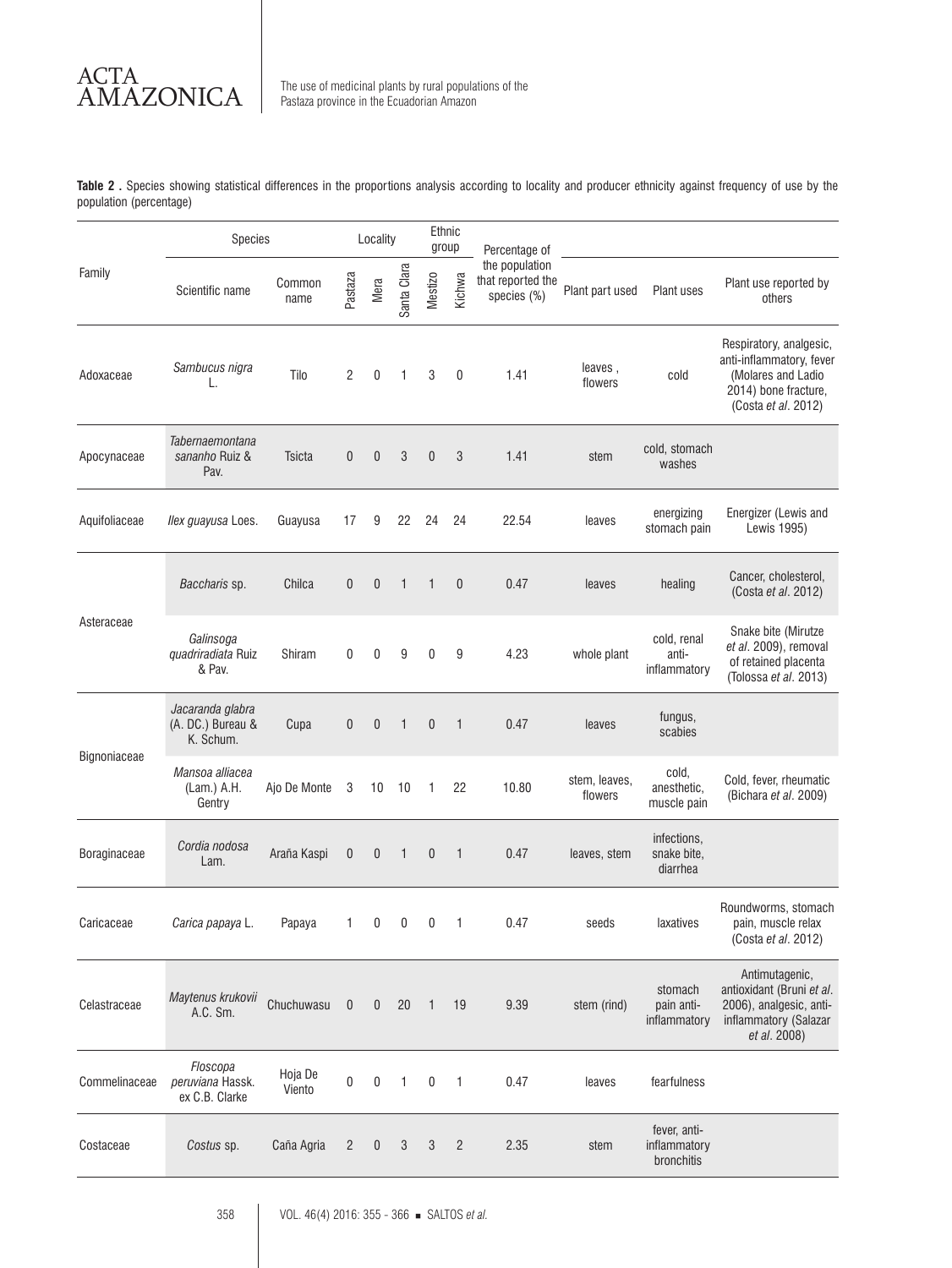

 $\widetilde{\text{AMAZONICA}}\parallel$  The use of medicinal plants by rural populations of the  $\overline{\text{AMAZON}}\parallel$ 

**Table 2.** Continuation

|                 | Species                                                      |                           |                | Locality  |                |                | Ethnic<br>group | Percentage of                                      |                        |                                                      |                                                                                                                                      |
|-----------------|--------------------------------------------------------------|---------------------------|----------------|-----------|----------------|----------------|-----------------|----------------------------------------------------|------------------------|------------------------------------------------------|--------------------------------------------------------------------------------------------------------------------------------------|
| Family          | Scientific name                                              | Common<br>name            | Pastaza        | Mera      | Santa Clara    | <b>Mestizo</b> | Kichwa          | the population<br>that reported the<br>species (%) | Plant part used        | Plant uses                                           | Plant use reported by<br>others                                                                                                      |
| Crassulaceae    | Kalanchoe pinnata<br>(Lam.) Pers.                            | Paki Panka                | 1              | 10        | 7              | 2              | 16              | 8.45                                               | leaves                 | infections,<br>healing                               | Cold (Costa et<br>al. 2012), anti-<br>inflammatory,<br>(Nascimiento et<br>al. 2013) anti-<br>Leishmaniasis<br>(Muzitano et al. 2006) |
| Cyperaceae      | Cyperus luzulae<br>(L.) Rottb. ex Retz.                      | <b>Tres Filos</b>         | $\mathbf{0}$   | $\pmb{0}$ | $\mathbf{1}$   | 1              | $\mathbf{0}$    | 0.47                                               | leaves                 | labor pains                                          | Skin diseases (Simpson<br>and Inglis 2001)                                                                                           |
|                 | Fimbristylis<br>littoralis Gaudich.                          | Dunduma                   | 0              | 0         | 14             | 0              | 14              | 6.57                                               | stem, rind             | stomach pain                                         |                                                                                                                                      |
| Erythroxylaceae | Erythroxylum coca<br>Lam.                                    | Coca                      | 0              | $\bf{0}$  | $\mathbf{2}$   | $\overline{2}$ | $\bf{0}$        | 0.94                                               | leaves, stem           | infections,<br>stomach<br>pain anti-<br>inflammatory | Stomach pain, artery<br>pressure (Madaleno and<br>De la Torre 2013)                                                                  |
| Euphorbiaceae   | Croton lechleri<br>Müll. Arg.                                | Sangre de<br><b>Drago</b> | 11             | 0         | $\overline{7}$ | 11             | 7               | 8.45                                               | stem, latex            | healing                                              | Prostate inflammation,<br>(Costa et al. 2012)                                                                                        |
| Fabaceae        | Pseudopiptadenia<br>suaveolens (Miq.)<br>J.W. Grimes         | Asna<br>Guarangu          | 0              | $\theta$  | $\mathbf{1}$   | $\mathbf{0}$   | $\mathbf{1}$    | 0.47                                               | stem                   | fungus                                               | Epilepsie, fever,<br>(Ruysschaert. et al.<br>$2009$ )                                                                                |
| Gesneriaceae    | Columnea<br>nariniana (Wiehler)<br>L.P. Kvist & L.E.<br>Skog | Saragoza                  | 1              | 0         | 5              | 1              | 5               | 2.82                                               | stem                   | colic, stomach<br>pain                               |                                                                                                                                      |
|                 | Coleus ambonicus<br>Lour.                                    | Orégano                   | $\overline{2}$ | 0         | $\overline{c}$ | $\overline{2}$ | $\overline{c}$  | 1.88                                               | leaves                 | stomach pain                                         |                                                                                                                                      |
| Lamiaceae       | Hedyosmum<br>anisodorum Todzia                               | Menta De<br>Monte         | 0              | $\bf{0}$  | 1              | 0              | 1               | 0.47                                               | leaves                 | analgesic                                            |                                                                                                                                      |
|                 | Mentha sp.                                                   | Menta                     | $\mathbf{1}$   | $\bf{0}$  | 5              | 4              |                 | 2.82                                               | leaves                 | stomach pain                                         | Bronchitis, cold (Costa<br>et al. 2012)                                                                                              |
|                 | <b>Stachys</b><br>micheliana Briq.                           | Pedorrera                 | $\mathbf 0$    | $\pmb{0}$ | $\overline{1}$ | $\pmb{0}$      | $\overline{1}$  | 0.47                                               | stems and<br>leaves    | stomach pain                                         |                                                                                                                                      |
| Lauraceae       | Cinnamomum sp.                                               | Ishpingo                  | $\bf{0}$       | $\bf{0}$  | 5              | $\mathbf{3}$   | $\overline{c}$  | 2.35                                               | leaves                 | stomach pain                                         | Antimicrobial (Pessoa<br>et al. 2007)                                                                                                |
|                 | Grias neuberthii<br>J.F. Macbr.                              | Pitón                     | 1              | 0         | 10             | 6              | 5               | 5.16                                               |                        | fruit and stem anti-parasitical                      |                                                                                                                                      |
| Lecythidaceae   | Couroupita<br>guianensis Aubl.                               | Lustundo                  | $\mathbf 0$    | $\pmb{0}$ | $\overline{2}$ | $\mathbf 0$    | $\overline{c}$  | 0.94                                               | stem, leaves,<br>fruit | infections,<br>pain                                  | Inmunomodulatory<br>(Pradham et al. 2009),<br>antibiotic, antiseptic,<br>(Kumar et al. 2011)                                         |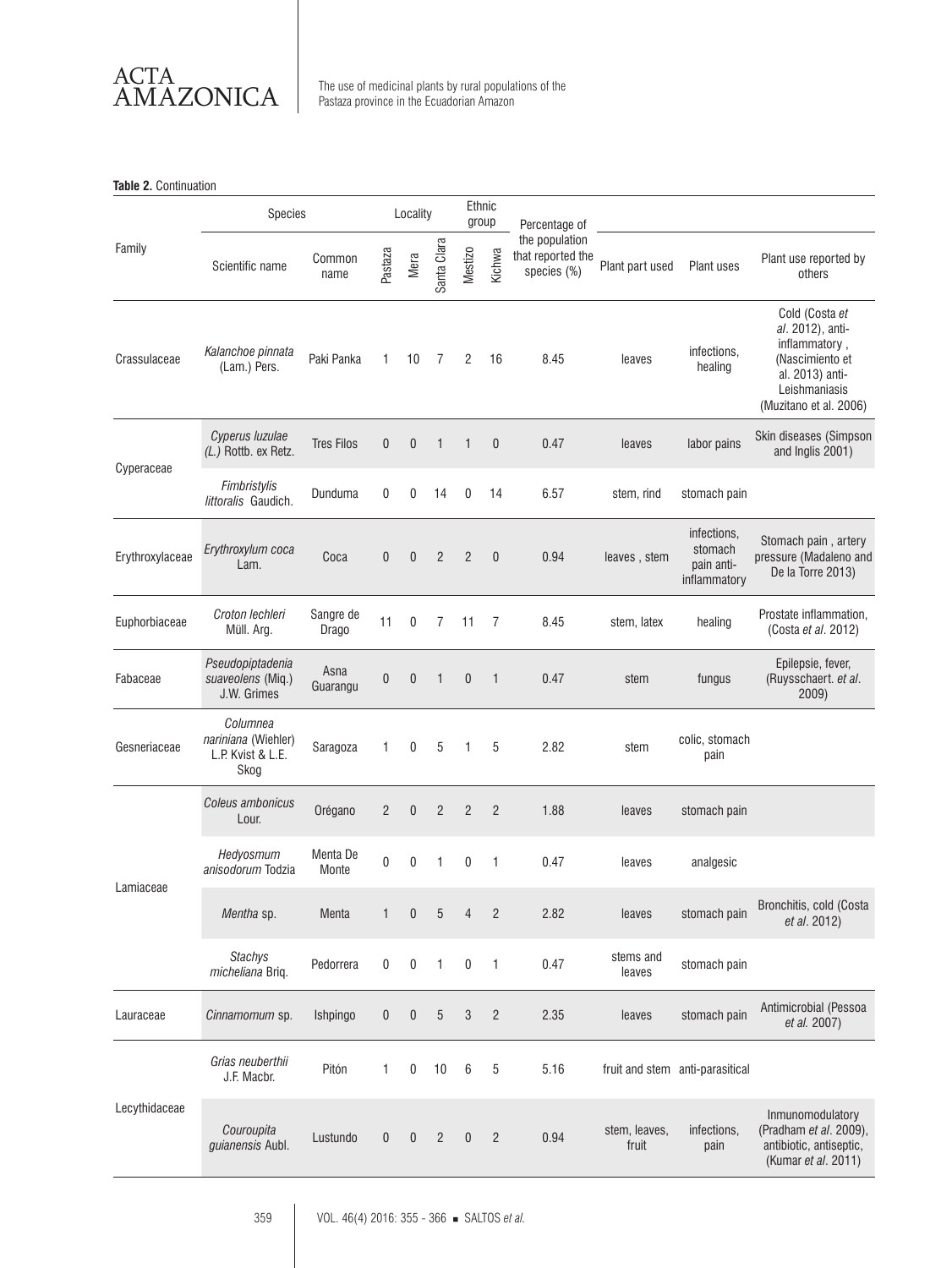

#### **Table 2.** Continuation

|                  | Species                                                              |                | Locality       |              | Ethnic<br>group |                | Percentage of  |                                                    |                      |                                        |                                                                                                                                                                                   |
|------------------|----------------------------------------------------------------------|----------------|----------------|--------------|-----------------|----------------|----------------|----------------------------------------------------|----------------------|----------------------------------------|-----------------------------------------------------------------------------------------------------------------------------------------------------------------------------------|
| Family           | Scientific name                                                      | Common<br>name | Pastaza        | Mera         | Santa Clara     | <b>Mestizo</b> | Kichwa         | the population<br>that reported the<br>species (%) | Plant part used      | Plant uses                             | Plant use reported by<br>others                                                                                                                                                   |
| Loganiaceae      | Potalia amara Aubl                                                   | Curarina       | 0              | 0            | 7               | 0              | 7              | 3.29                                               | leaves, stems        | healing, snake<br>bite                 |                                                                                                                                                                                   |
| Malpighiaceae    | <b>Banisteriopsis</b><br>caapi (Spruce<br>ex Griseb.) C.V.<br>Morton | Ayawaska       | $\mathbf{2}$   | $\mathbf{1}$ | 21              | $\mathbf{1}$   | 23             | 11.27                                              | stem                 | pain,<br>hallucinogenic,<br>anesthetic | Hallucinogen,<br>psychodelic (Tupper<br>and Labate 2014)                                                                                                                          |
| Marantaceae      | Maranta<br>amazonica L.<br>Andersson                                 | Challua Kaspi  | 0              | 0            | 6               | $\mathbf 0$    | 6              | 2.82                                               | rind                 | detoxifying                            |                                                                                                                                                                                   |
|                  | Artocarpus altilis<br>(Parkinson)<br>Fosberg                         | Frutipan       | 1              | $\bf{0}$     | $\bf{0}$        | $\bf{0}$       | $\mathbf{1}$   | 0.00                                               | stem, latex          | healing                                |                                                                                                                                                                                   |
| Moraceae         | Brosimum utile<br>(Kunth) Oken                                       | Sandi          | 0              | 0            | 1               | 1              | 0              | 0.47                                               | stem, latex          | anti-<br>inflammatory<br>reduction     |                                                                                                                                                                                   |
| Myrtaceae        | Psidium guajava<br>L.                                                | Guayaba        | $4 \quad$      | 12           | 9               | 19             | $6\phantom{1}$ | 0.47                                               | leaves, fruit        | stomach pain,<br>diarrhea              | Diarrhea (Costa et al.<br>2012), saliences for<br>women (Hannazaki<br>et al. 2006) Anti-<br>inflammatory,<br>(Fernández et al. 2009)                                              |
| <b>Olacaceae</b> | Heisteria<br>acuminata<br>(Bonpl.) Engl.                             | Amarun Kaspi   | 0              | 1            | 3               | 0              | 4              | 11.74                                              | root, stem<br>leaves | colic,<br>diarrhea,<br>healing         |                                                                                                                                                                                   |
| Piperaceae       | Pothomorphe<br>umbellata (L.)<br>Miq.                                | Maria Panka    | 6              | $\bf{0}$     | $\overline{c}$  | 7              | $\mathbf{1}$   | 1.88                                               | leaves               | anti-<br>inflammatory                  | Antifungal (Rodríguez et<br>al. 2012).                                                                                                                                            |
| Plantaginaceae   | Plantago major L.                                                    | Llantén        | 1              | 0            | 1               | 2              | 0              | 3.76                                               | leaves               | stomach pain                           | Stomach pain<br>(Madaleno and<br>De la Torre 2013),<br>antimicrobial,<br>anti-inflammatory<br>(Tolmacheva et al.<br>2014), heart diseases,<br>laxative (Costa et al.<br>$2012$ ). |
|                  | Scoparia dulcis L.                                                   | Teatina        | $10$           | $\bf{0}$     | $\mathbf{1}$    | $\overline{7}$ | 4              | 0.94                                               | root, stem           | stomach pain                           | Hypertension,<br>analgesic. (Uma et al.<br>2014), rheumatism<br>, skin diseases<br>(Madaleno and De la<br><b>Torre 2013)</b>                                                      |
| Poaceae          | Guadua<br>angustifolia Kunth                                         | Guadua         | 2              | 10           | 0               | 0              | 12             | 5.16                                               | leaves               | diarrhea                               |                                                                                                                                                                                   |
| Rubeaceae        | Borojoa patinoi<br>Cuatrec.                                          | Borojó         | $\overline{2}$ | $\bf{0}$     | 0               | $\pmb{0}$      | 2              | 0.47                                               | fruit                | energizing                             | Antimicrobial agent<br>(Sotelo and Casas<br>2010)                                                                                                                                 |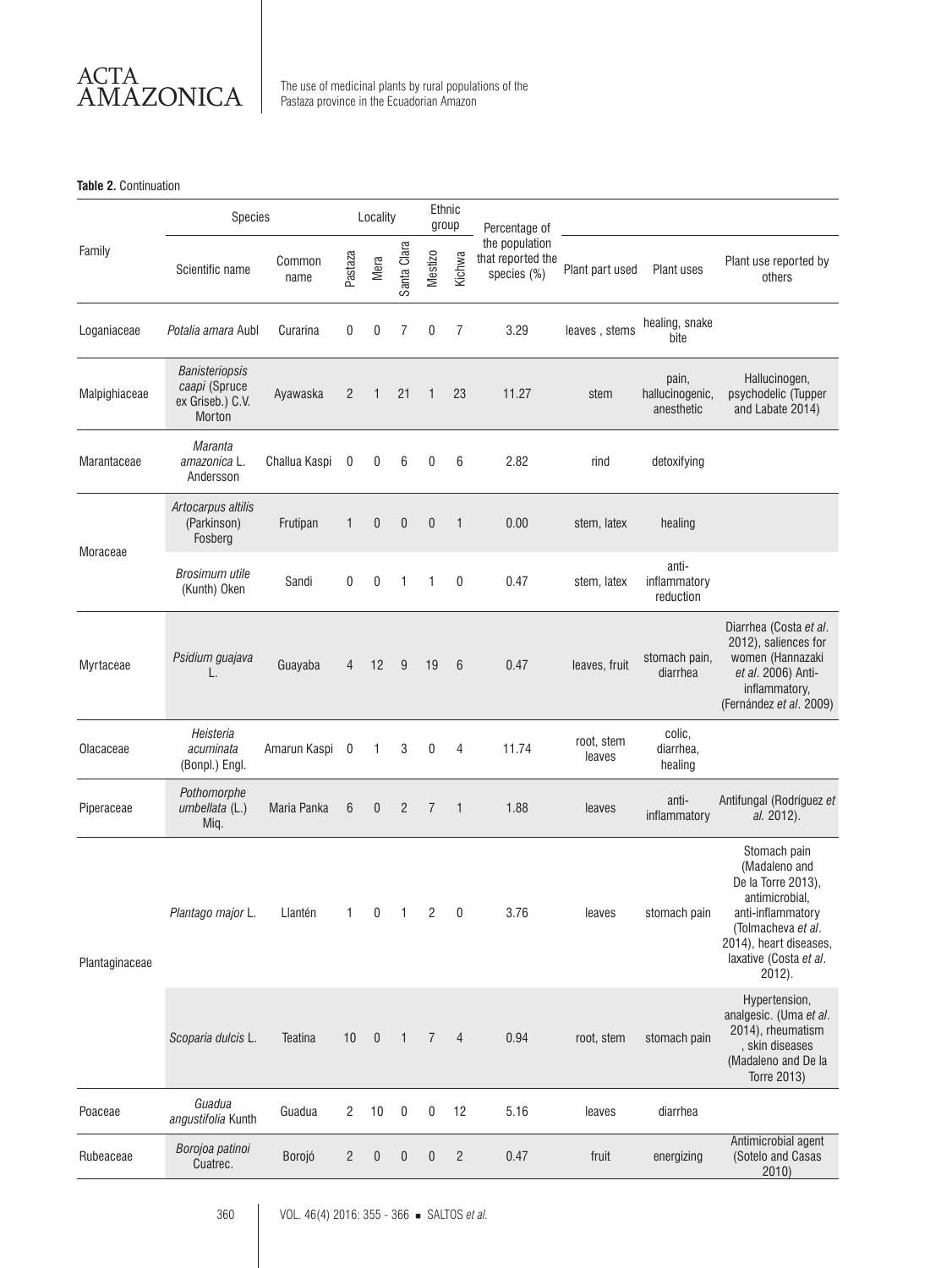

 $\widetilde{\text{AMAZONICA}}\parallel$  The use of medicinal plants by rural populations of the  $\overline{\text{AMAZON}}\parallel$ 

**Table 2.** Continuation

|                            | Species                                                           |                  |                | Locality       |                |                | Ethnic<br>group | Percentage of                                      |                                       |                                                       |                                                                                                                                         |
|----------------------------|-------------------------------------------------------------------|------------------|----------------|----------------|----------------|----------------|-----------------|----------------------------------------------------|---------------------------------------|-------------------------------------------------------|-----------------------------------------------------------------------------------------------------------------------------------------|
| Family                     | Scientific name                                                   | Common<br>name   | Pastaza        | Mera           | Santa Clara    | Mestizo        | Kichwa          | the population<br>that reported the<br>species (%) | Plant part used                       | Plant uses                                            | Plant use reported by<br>others                                                                                                         |
| Rutaceae                   | Citrus $\times$ limon<br>(L.) Osbeck                              | Limón            | 3              | $\mathbf 0$    | 8              | 10             | $\mathbf{1}$    | 0.94                                               | fruit                                 | cold                                                  | Gastrointestinal.<br>(Angulo et al. 2012)<br>Fever, cold, (Costa et<br>al. 2012)                                                        |
|                            | Citrus x sinensis<br>Osbeck                                       | Naranja          | $\mathbf{1}$   | $\pmb{0}$      | $\overline{2}$ | $\overline{2}$ | $\mathbf{1}$    | 5.16                                               | leaves, fruits                        | cold                                                  | Respiratory (Angulo et<br>al. 2012) conjuntivitis<br>(Costa et al. 2012)                                                                |
| Smilacaceae                | Smilax sp.                                                        | Zarzaparrilla    | 6              | 0              | 13             | $\overline{2}$ | 17              | 1.41                                               | stem                                  | urinary tract<br>inflammation                         | Inflammatory and<br>anti-malarial (Okoye et<br>al. 2014)                                                                                |
| Solanaceae                 | <b>Brugmansia</b><br>arborea (L.)<br>Lagerh                       | Floripondio      | 0              | $\pmb{0}$      | 9              | $\mathbf{1}$   | 8               | 8.92                                               | stem, leaves                          | anti-<br>inflammatory                                 | Application in body part<br>affected (De Feo 2004)                                                                                      |
|                            | Brugmansia sua-<br>veolens (Humb. &<br>Bonpl. ex Willd.)<br>Sweet | Guanto           | $\overline{2}$ | $\overline{7}$ | 3              | $\overline{4}$ | 8               | 4.23                                               | leaves, flowers muscle pain           |                                                       | Hallucinogen (Bradley<br>1992)                                                                                                          |
|                            | <b>Brunfelsia</b><br>chiricaspi<br>Plowman                        | Chiriwaysa       | $\mathbf 0$    | $\pmb{0}$      | $\overline{1}$ | $\mathbf{0}$   | $\mathbf{1}$    | 5.63                                               | leaves                                | inhalation                                            |                                                                                                                                         |
|                            | Nicotiana tabacum<br>L.                                           | Tabaco           | $\mathbf{1}$   | 0              | $\overline{c}$ | 0              | 3               | 0.47                                               | leaves                                | cold                                                  | Thyroid (Costa et al.<br>2012), respiratory<br>problems (Mirutze et al.<br>2009)                                                        |
|                            | Solanum<br>dulcamara L.                                           | <b>Dulcamara</b> | $\mathbf{1}$   | $\mathbf{0}$   | $\overline{c}$ | $\mathbf{1}$   | $\overline{c}$  | 1.41                                               | leaves                                | inflammations,<br>diabetes                            |                                                                                                                                         |
|                            | Solanum<br>americanum Mill.                                       | Hierva Mora      | $\overline{2}$ | 0              | 0              | $\overline{2}$ | 0               | 1.41                                               | stem, leaves,<br>flowers              | stomach pain                                          | Crying (Ruysschaert et<br>al. 2009)                                                                                                     |
|                            | Witheringia<br>solanacea L'Hér.                                   | Tsimbio          | $\mathbf 0$    | $\mathbf{0}$   | $\mathbf{1}$   | $\mathbf{0}$   | $\mathbf{1}$    | 0.94                                               | leaves                                | scabies                                               |                                                                                                                                         |
| Urticaceae                 | Urtica incisa L.                                                  | Ortiga           | 1              | 4              | 13             | 5              | 13              | 0.47                                               | stem, leaves                          | muscle pain                                           |                                                                                                                                         |
| Verbenaceae                | Stachytarpheta<br>cayennensis<br>(Rich.) Vahl.                    | Verbena          | 8              | $\overline{4}$ | 6              | 8              | 10              | 8.45                                               | whole plant<br>root, stem,<br>leaves, | infections,<br>rash, stomach<br>pain, anger,<br>fever | Fractures, gastritis<br>, cold , muscle<br>relaxant, cough and<br>worms (Costa et al.<br>2012), skin affections<br>(Angulo et al. 2012) |
|                            | Verbena officinalis L.                                            | Verbena          | 8              | 4              | 6              | 8              | 10              | 8.45                                               | whole plant                           | infections.<br>rash                                   | Anti-inflammatory<br>(Calvo 2006) pain,<br>colds, sinusitis and<br>cough (Costa et al.<br>2012)                                         |
| Number of reported species |                                                                   |                  | 32             | 13             | 51             | 36             | 49              |                                                    |                                       |                                                       |                                                                                                                                         |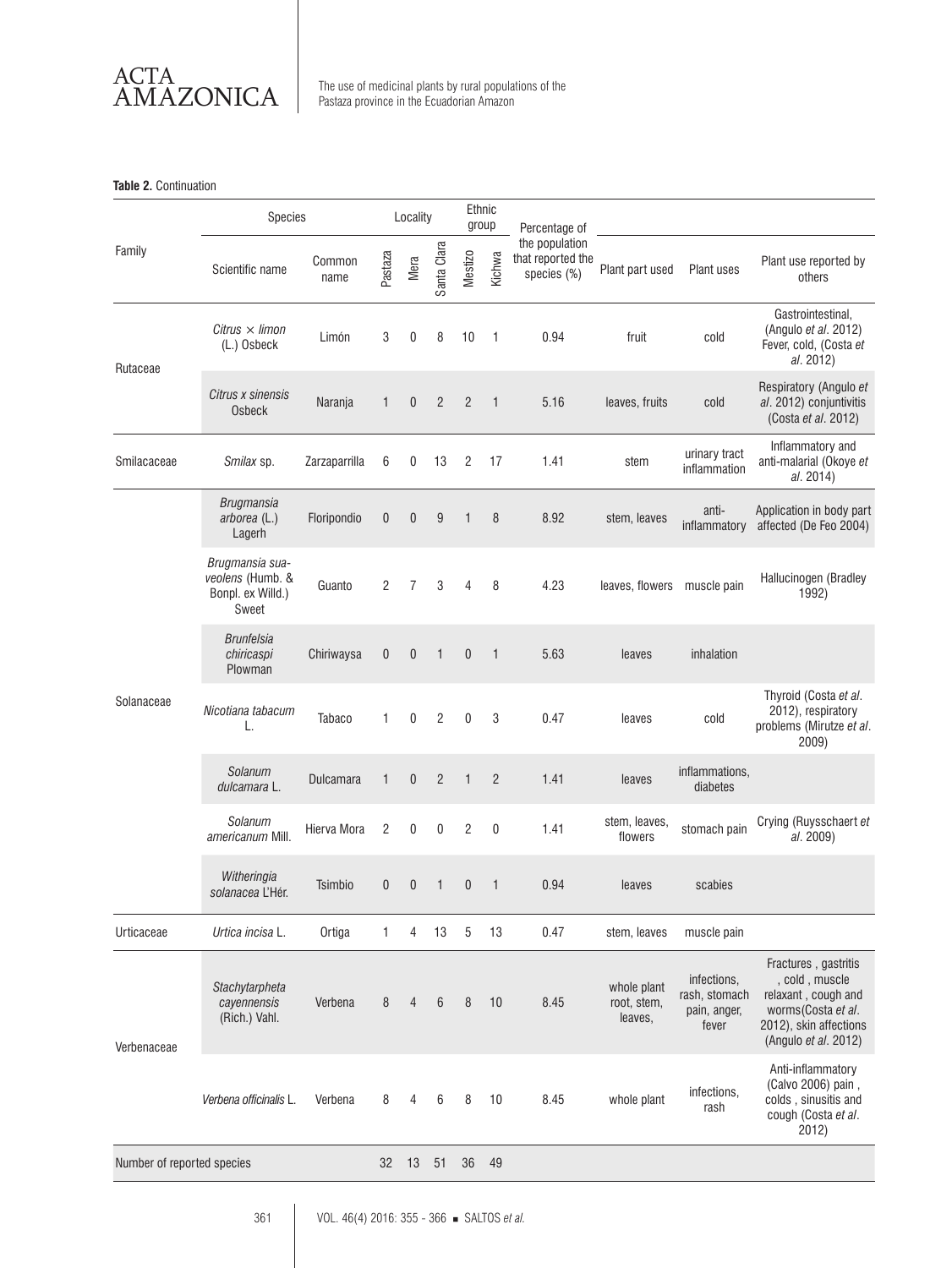**Table 3.** Analysis of contingency. Frequency of use of medicinal plants versus locality and frequency of use of medicinal plants versus producer ethnicity (Kichwa/mestizo).

| Statistical                     |                      | Medicinal plants vs. locality |            | Medicinal plants vs. ethnicity |                       |            |  |
|---------------------------------|----------------------|-------------------------------|------------|--------------------------------|-----------------------|------------|--|
|                                 | statistical<br>value | degrees of<br>freedom         | D<br>value | statistical<br>value           | degrees of<br>freedom | D<br>value |  |
| Pearson's square chi            | 284.87               | 110                           | < 0.0001   | 196.51                         | 55                    | < 0.001    |  |
| MV-G2 square chi                | 298.86               | 110                           | < 0.0001   | 237.75                         | 55                    | < 0.0001   |  |
| Cramer contingence coefficient. | 0.44                 |                               |            | 0.46                           |                       |            |  |
| Pearson contingence coefficient | 0.61                 |                               |            | 0.54                           |                       |            |  |

**Table 4.** Species that showed statistical differences in the proportions analysis for uses, and considering the components of locality and ethnicity.

|                                                            |         | Locality | Producers      |         |        |
|------------------------------------------------------------|---------|----------|----------------|---------|--------|
| <b>Species</b>                                             | Pastaza | Mera     | Santa<br>Clara | Mestizo | Kichwa |
| Banisteriopsis caapi<br>(Spruce ex Griseb.) C.V.<br>Morton |         |          | x              |         | x      |
| <i>Croton lechleri</i> Müll. Arg.                          | X       |          |                |         |        |
| <i>llex guayusa</i> Loes                                   | X       |          | x              | x       | x      |
| <i>Mansoa alliacea</i> (Lam.)<br>A.H. Gentry               |         |          |                |         | X      |
| Maytenus krukovii A.C. Sm                                  |         |          | x              |         | x      |
| Psidium quajava L.                                         |         | X        |                | X       |        |

### **DISCUSSION**

The presence of localities with different edaphoclimatic characteristics and ethnicity generates a variability in the use of plant species for traditional medicine, being locality and ethnics two characteristics that interact with each other, which is demonstrated through the differences reported.

The amount of reported species is inferior to that reported in other studies, where the Kichwa community of San José de Payamino (Orellana province), reported 63 species (Doyle *et al*. 2014), and Saraguro and Shuar communities (Loja and Zamora Chinchipe provinces) reported 275 species 68 different therapeutic uses (Tene *et al*. 2007), and a higher number of species reported by Kichwa producers, with 49 species, (Lewis and Lewis 1995).

Overall species are used for 26 types of ailments. Species were mainly used for the treatments of stomach pain 16 spp. (31%), cold 7 spp. (13%), infections 6 spp. (12%), diarrhea and healing 4 spp. (8%) and inflammations 8 spp. (15%). This amount is inferior to that obtained by Marles *et al.* (1986) that, in studies performed in the Ecuadorian Amazon, (Napo province) with Kichwa population, identified a total of 138 species that are used with 80 therapeutic purposes. Different from that we found, Marles *et al*. (1986), reported that

the most treated ailments with plant species were, parasitic infections and fever with 64 spp. (53%), uses for pain relief, 32 spp. (27%), female infertility treatment 30 spp. (25%), and anti-venoms 12 spp. (10%).

For ailment treating, the parts of the plants most used were leaves (30 species, 58%), stem 21 spp. (40%), fruit 5 spp. (10%) and flowers 4 spp. (8%). In the community of Saraguro (Loja province) it was reported a high use of branches and the entire plant in traditional medicine (Armijos *et al*. 2014).

Mestizo and Kichwa producers differ in the use of medicinal plants. Mestizo producers show higher use of the most commonly known species, and cultivate many of them. From these species, 11 of them show only one use report by farmers. Kichwa producers use mainly uncultivated species, found in their natural environment. This was confirmed after finding 16 species with only one use report. This is corroborated by the analysis of contingency tables and agrees with Turner *et al*. (2011), who states that the use of species in different ecosystems show differences, depending of life forms and their climatic characteristics.

Regarding botanical families, Lamiaceae and Solanaceae have the highest number of species reported in medicinal use, which agrees with Alberthasedade *et al*. (2010).

In Ecuador, Ríos *et al*. (2007) reported species used in medicine, including *Artocarpus altilis, Brosimum utile, Brunfelsia chiricaspi, Carica papaya, Citrus × lemon, Columnea nariniana, Cordia nodosa, Costus sp., Croton lechleri. Cymbopogon citratus, Cyperus luzulae, Erythroxylum sp., Fimbristylis littoralis, Grias neuberthii, Guadua angustifolia,, Heisteria acuminatta, Ilex guayusa, Inga edulis* var. edulis, *Jacaranda glabra, Mansoa alliacea, Maranta amazonica, Maytenus krukovii, Melissa officinalis, Mentha sp., Nicotiana tabacum, Ocimum basilicum, Plantago major, Potalia amara, Psidium guajava, Sambucus nigra,, Scoparia dulcis, Smilax sp., Stachytarpheta cayennensis, Tabernaemontana sanano, Verbena officinalis*, and *Witheringia solanacea.*

The comparison with studies from other countries shows similar characteristics regarding the purposes of uses of the species identified in this research for medicinal purposes.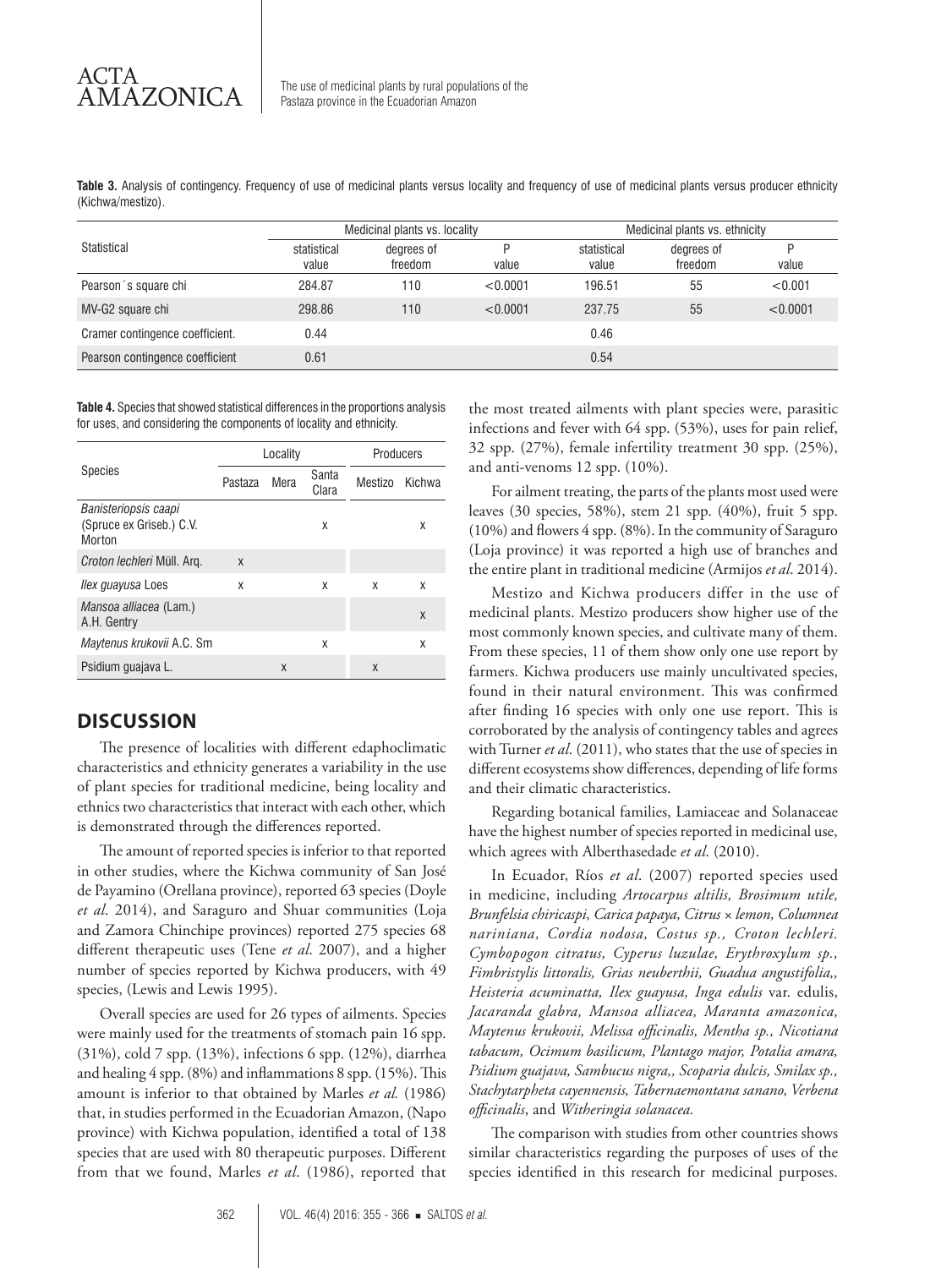

This indicates that these plants are used elsewhere, and have a wide distribution. Only *Floscopa peruviana* is not reported in human medicine by other authors. In addition, the purpose of the most frequent uses were the treatment of stomach pains, healing and colds, as well as anti-inflammatory and analgesic. This shows a more preventive culture of healing medicine in the surveyed producers, which is also observed in the other studies. This clearly indicates the existence of indigenous knowledge among the different ethnic groups living in different localities of different regions. It is quite common the percentage of species that are specifically used in an area, which does not indicate that the distribution of these will restrict to a single sector, but the knowledge developed on its use.

#### **CONCLUSIONS**

The variability of species used in traditional medicine is influenced by factors of locality and producer ethnicity. Solanaceae and Lamiaceae families report the highest number of species and *Ilex guayusa* is the most representative species as inferred from the number of reports and the statistical analysis. Species were mainly used for treating stomachaches and colds, and as analgesics. Most of the identified species are present in other studies conducted around the World.

#### **ACKNOWLEDGEMENTS**

We are grateful to the producers who provided their knowledge, to the Universidad Estatal Amazónica for financing this research, and to those responsible for the herbarium from the Universidad Estatal Amazónica, located in the Centro de Investigaciones, Posgrado y Conservación Amazónica, at Arrosemena Tola locality. Special thanks to the Editor for reviewing the English of the manuscript.

#### **REFERENCES**

- Abril, R. 2013. *Estudio de impacto ambiental ex post en dique del río Pindo en Shell cantón Mera*. Tesis para obtención del grado e Master. Escuela Superior Politécnica del Ejército, Maestría en Sistemas de Gestión Ambiental. (http://repositorio.espe.edu.ec/ bitstream/21000/7069/1/T-ESPE-047294.pdf) Accessed on 03/05/2016
- Alberthasedade, P.; Thomas, L.; Andrade, M. 2010. Plantas medicinais e seus usos na comunidade da Barra do Jucu, Vila Velha. *Revista Brasileira de Plantas Medicinais*, 12: 250-260.
- Angulo, A.; Rosero, R.; Gonzáles, M. 2012. Estudio etnobotánico de las plantas medicinales utilizadas por los habitantes del corregimiento de Genoy, Municipio de Pasto, Colombia. *Universidad y Salud*, 14: 168-185.
- Arenas, A. and Del Cairo, C. 2009. Etnobotánica, modernidad y pedagogía crítica del lugar. *Utopía y Praxis Latinoamericana*, 1: 69-83.
- Armijos, C.; Cota, J.; Gonzáles, S. 2014. Traditional medicine applied by the Saraguro yachakkuna: a preliminary approach to the use

of sacred and psychoactive plant species in the southern region of Ecuador. *Journal of Ethnobiology and Ethnomedicine*,10:26.

- Beltrán, L.; Ortiz, A.; Mariano, N.; Maldonado, B.; Reyes, V. 2014. Factors affecting ethnobotanical knowledge in a mestizo community of the Sierra de Huautla Biosphere Reserve, Mexico. *Journal of Ethnobiology and Ethnomedicine*, 10:14.
- Bichara, M; Oliveira J; Skelding G. 2009. The genus Mansoa (Bignoniaceae): a source of organosulfur compounds. *Revista Brasileira de Farmacognosia*, 19: 795-804.
- Bradley, B. 1992. Hallucinogenic plants of the Shuar and related indigenous groups in Amazonian Ecuador and Peru. *Brittonia*, 44: 483-493.
- Bruni, R.; Rossi, D.; Murzolli, M.; Romagnoli, C.; Paganetto, G.; Besco, E.; Sacchetti, G. 2006. Antimutagenic, antioxidant and antimicrobial properties of *Maytenus krukovii* bark. *Fitoterapia*, 77: 538-545.
- Burnieo, G. 2006. *Botánica: guía ilustrada de plantas: más de 10.000 especies de la A a la Z y cómo cultivarlas*. Koneman, Hong Kong. 1021 p.
- Cadena, A; Sorensen, M; Theilade, I. 2013. Use and valuation of native and introduced medicinal plant species in Campo Hermoso and Zetaquira, Boyacá. *Journal of Ethnobiology and Ethnomedicine*, 9:23.
- Calvo, M. 2006. Anti-inflammatory and analgesic activity of the topical preparation of *Verbena officinalis* L. *Journal of Ethnopharmacology*, 107: 380-382.
- Castellanos, L. 2011. Conocimiento etnobotánico, patrones de uso y manejo de plantas útiles en la cuenca del río Cane-Iguaque. *Ambiente & Sociedade*, 4: 45-75
- Costa, I; Rios, F; Melo, R; Martínez, M.; Macedo, M. 2012. Ethnopharmacology of medicinal plants of the Pantanal region (Mato Grosso, Brazil). *Evidence-Based Complementary and Alternative Medicine*, 12: 1-36.
- De Feo, V. 2004. The ritual use of Brugmansia species in traditional medicine in northern Peru. *Economic Botany,* 58: 221-229.
- De la Torre, L.; Alarcón, D.; Kvist, P.; Salazar, J. 2008. Usos medicinales de las plantas En: De la Torre, L.; Navarrete, H.; Muriel, P.; Macia, J.; Balslev. (eds.). *Enciclopedia de las plantas útiles del Ecuador*. Quito & Aarthus, Quito p. 105-114.
- Di Rienzo J., Casanoves, F., Balzarini, M., Gonzalez, L., Tablada, M., & Robledo, C. 2014. Grupo INFOSTAT, FCA, Universidad Nacional de Córdoba, Argentina.. (http://www.infostat.com. ar). Accessed on 04/07/2015
- Doyle, B.; Svobodny, G.; Batallas, R.; Fernández, D. 2014. Medical ethnobotany of the amazonian Kichwa community of San José De Payamino, Ecuador: preliminary results from an undergraduate-level field course. *Acta Horticulturae*, 1030, 103-108.
- Fernández, V.; Sales L.; Gómez A.; Cabañas F.; Alfonso J. 2009. Evaluación citotóxica de *Psidium guajava* L. utilizando como bioensayo el Allium test. *Steviana*, 1: 51-58.
- Gentry, A. 1996. A synopsis of Bignoniaceae ethnobotany and economic botany. *Annals of the Missouri Botanical Garden*, 79: 53-64.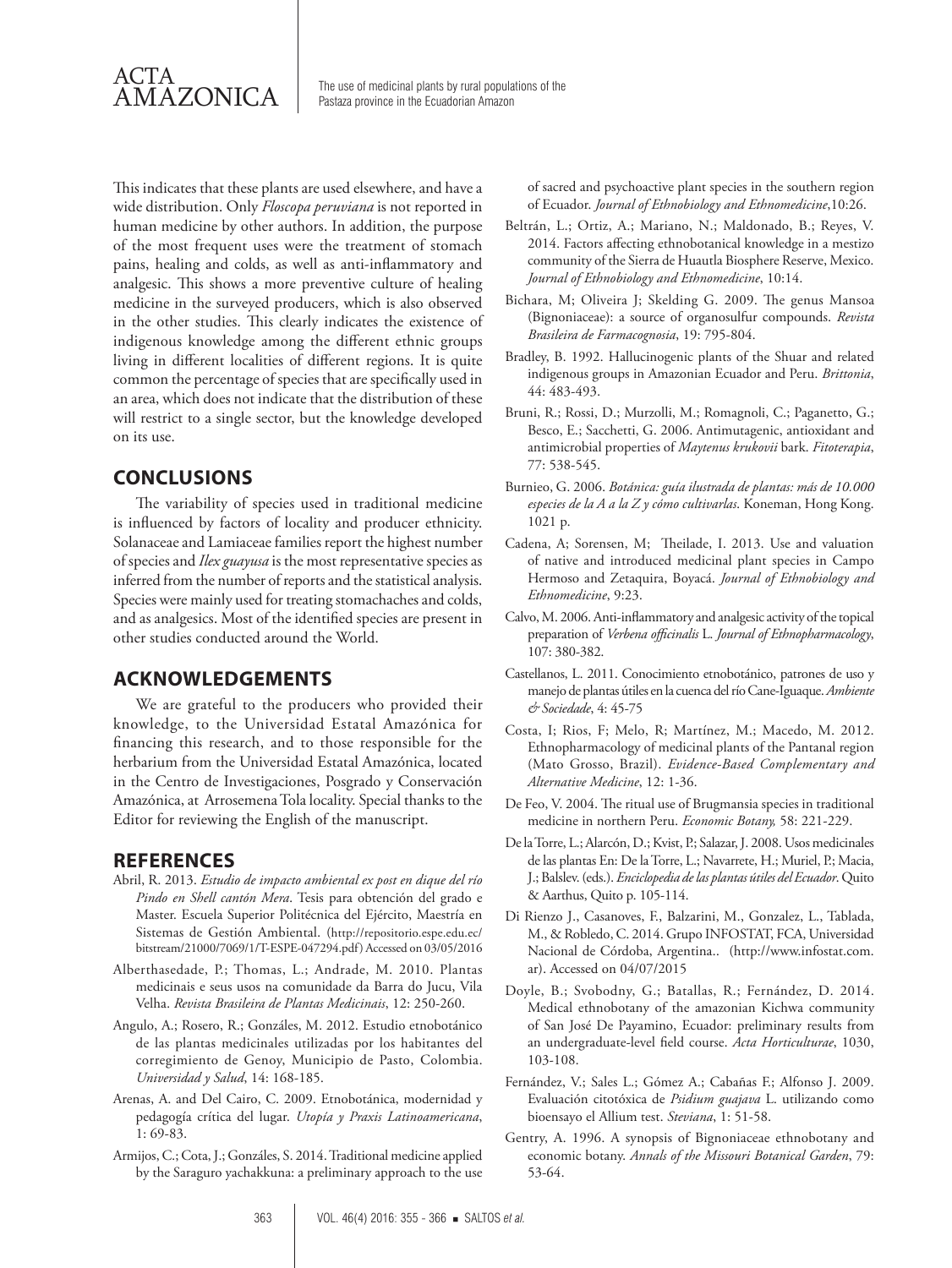## ACTA **AMAZONICA**

- Gobierno Autónomo Descentralizado Provincial de Pastaza. 2011. Plan de ordenamiento de desarrollo estructural y territorial de la provincia de Pastaza, mapa de síntesis de la estructura territorial: cultura [Mapa]. (http://www.pastaza.gob.ec/mapas/25\_nacionalidades\_ indigenasjpg/download). Accessed on 21/12/2015
- Gobierno Autónomo Descentralizado Provincial de Pastaza. 2014. Santa Clara. (http://www.pastaza.gob.ec/pastaza/santa-clara). Accessed on 01/07/2014
- Hannazaki, N.; Souza, V.C. ; Rodríguez, R. R. 2006. Ethnobotany of rural people from the boundaries of Carlos Botelho State Park, São Paulo State, Brazil. *Acta Botanica Brasilica*, 20: 899-909.
- Instituto Nacional de Meteorología e Hidrología. 2011. Anuario meteorológico. No 51-2011. Quito: 149. Ecuador. (http://www. serviciometeorologico.gob.ec/wp-content/uploads/anuarios/ meteorologicos/Am%202011.pdf) Accessed on 01/07/2014
- Jiménez, H. 1982. Anatomía el sistema de clasificación de Holdridge. Trabajo presentado en el curso de adiestramiento en servicio sobre "Investigación aplicada en sistemas de producción de leche". Turrialba, Centro agronómico tropical de investigación y enseñanza. 29 pp. (http://orton.catie.ac.cr/repdoc/A5519E/ A5519E.PDF). Accessed on 10/08/2015.
- Kandari L; Phondani K; Payal C; Maikhuri R. 2012. Ethnobotanical study towards conservation of medicinal and aromatic plants in upper catchments of Dhauli in the central Himalaya. *Journal of Mountain Science*, 9: 286-296.
- Kumar, C.S.; Naresh, G.; Sudheer, V.; Veldi, N.; Elumalai, A. 2011. A short review on therapeutic uses of C*ouropita guianensis* Aubl. *International Journal of Pharmaceutical and Applied Sciences*, 1:105-108
- Lewis, W.; Lewis, E. 1995. Medicinal plants as sources of new therapeutics. *Annals of the Missouri Botanical Garden*, 82: 16-24.
- Madaleno, I.; De la Torre, J. 2013. Medicina popular de Iquique, Tarapacá. *IDESIA*, 31: 67-78.
- Marles, R.; Neill, D.; Fransworth, N. 1986. A contribution to the ethnopharmacology of the lowland Quichua people of Amazonian Ecuador. *Revista de la Academia Colombiana, de Ciencias Exactas, Físicas y Naturales* 16: 111-120.
- Ministerio del Ambiente de Ecuador. 2012. Sistema de clasificación de los Ecosistemas del Ecuador Continental. Subsecretaría de Patrimonio Natural. Quito. 136 p. (http://www. ambiente.gob.ec/wpcontent/uploads/downloads/2012/09/ LEYENDAECOSISTEMAS\_ECUADOR\_2.pdf ). Accessed on 02/04/2016.
- Molares, S.; Ladio, A. 2014. Medicinal plants in the cultural landscape of a Mapuche-Tehuelche community in arid Argentine Patagonia: an eco-sensorial approach. *Journal of Ethnobiology and Ethnomedicine*, 10 (61):1-17.
- Mott, G. 1979. Appendix 1. List of descriptors for storage germplasm collection and characterization In: Mott, G. (ed.) *Collection, preservation and characterization of tropical forage germplasm resources*. CIAT, Cali. 95p.
- Mirutze, G.; Zemede, A.; Zerihun, W. 2009. Medicinal plants of the Meinit ethnic group of Ethiopia: An ethnobotanical study. *Journal of Ethnopharmacology*, JEP-5570; 1-9.
- Muzitano, M.; Tinoco, L.; Catherine, G.; Kaiser, C. 2006. The antileishmanial activity assessment of unusual flavonoids from *Kalanchoe pinnata*. *Phytochemistry*, 67: 2071-2077.
- Nascimiento, L.B.S.; Leal-Costa, M.V.; Coutinho, M.A.S.; Moreira, N.S.; Lage, C.L.S.; Barbi, N.S. ; Costa, S.S.; Tavares, E. S. 2013. Increased antioxidant activity and changes in phenolic profile of *Kalanchoe pinnata* (Lamarck) Persoon (Crassulaceae) specimens grown under supplemental blue light. *Photochemistry and Photobiology,* 89: 391-399.
- Okoye, T.; Akah, P.; Ezike, A.; Uzor, P.; Odoh, U.; Igboeme, S.;Onwuka, U. 2014. Immunomodulatory effects of *Stachytarpheta cayennensis* leaf extract and its synergistic effect with artesunate. *Complementary and Alternative Medicine*,14: 1-8.
- Pessoa, A. C.; De Oliveira, E.; Leite de Souza, E.; Araújo,M.; Nogueira, V. 2007. Inhibitory effect of *Cinnamomum zeylanicum* Blume (Lauraceae) essential oil and b-pinene on the growth of Dematiaceous moulds. *Brazilian Journal of Microbiology*.38: 33-38.
- Pradham, D.; Panda, P.; Tripathy, G. 2009. Evaluation of the inmunomodulatory activities of the methanolic extract of *Couropita guianensis* Aubl. flowers in rats. *Natural Product Radiance*, 8: 37-42
- Ríos, M.; Koisoil, M.; Borgtoft, H.; Granda, G. 2007. *Plantas Útiles del Ecuador: Aplicaciones, Retos y Perspectivas*. Quito: Abya Yala, 652p.
- Rodríguez, E.; Nogueira, N.; Zocolo, G.; Leite, F.; Januario, A.; Fusco-Almeida, A.; Fachin, A.; De Marchi, M. Dos Santos, A.; Pietro, R. 2012. *Pothomorphe umbellata*: antifungal activity against strains of *Trichophyton rubrum*. *Journal de micologie medicale*. 22: 265-269
- Ruysschaert, S.; Van Andel, T.; Van de Putte, C.; Van Damme, P. 2008. Bathe the baby to make it strong and healthy: Plant use and child care among Saramaccan Maroons in Suriname. *Journal of Ethnopharmacology*. 121: 148-170.
- Salazar, G.; Milla, D.; Morales, V.; Velarde, L.; Villanueva, A.; Segura, K. 2008. Evaluación de la actividad hipotensora del *Maytenus krukovii* (Chuchuhuasi) en rata consciente. *Horizonte Médico*, 2: 41-47.
- Sánchez, M.; Miraña, P.; Duivenvoorden, J. 2007. Plantas, suelos y paisajes: ordenamientos de la naturaleza por los indígenas Miraña de la Amazonía colombiana. *Acta Amazonica*,37: 567-582.
- Simpson, D.; Inglis, C. 2001. Cyperaceae of economic, ethnobotanical and horticultural importance, *Kew Bulletin*, 56: 257-360.
- Sotelo, I.; Casas, N. 2010. Borojó (*Borojoa patinoi*): Fuente de polifenoles con actividad antimicrobiana. *Vitae, Revista de la Facultad de Química Farmacéutica*,17: 329-336.
- Tene, V.; Malagón, O.; Vita, P.; Armijos, C.; Zaragoza, T. 2007. An ethnobotanical survey of medicinal plants used in Loja and Zamora-Chinchipe, Ecuador. *Journal of Ethnopharmacology*, 111: 63-81.
- Tolmacheva, A.;Rogozhin, E.; Deryabin, D.2014. Antibacterial and quorum sensing regulatory activities of some traditional Eastern-European medicinal plants. *Acta Pharmaceutica*, 64: 173-186.